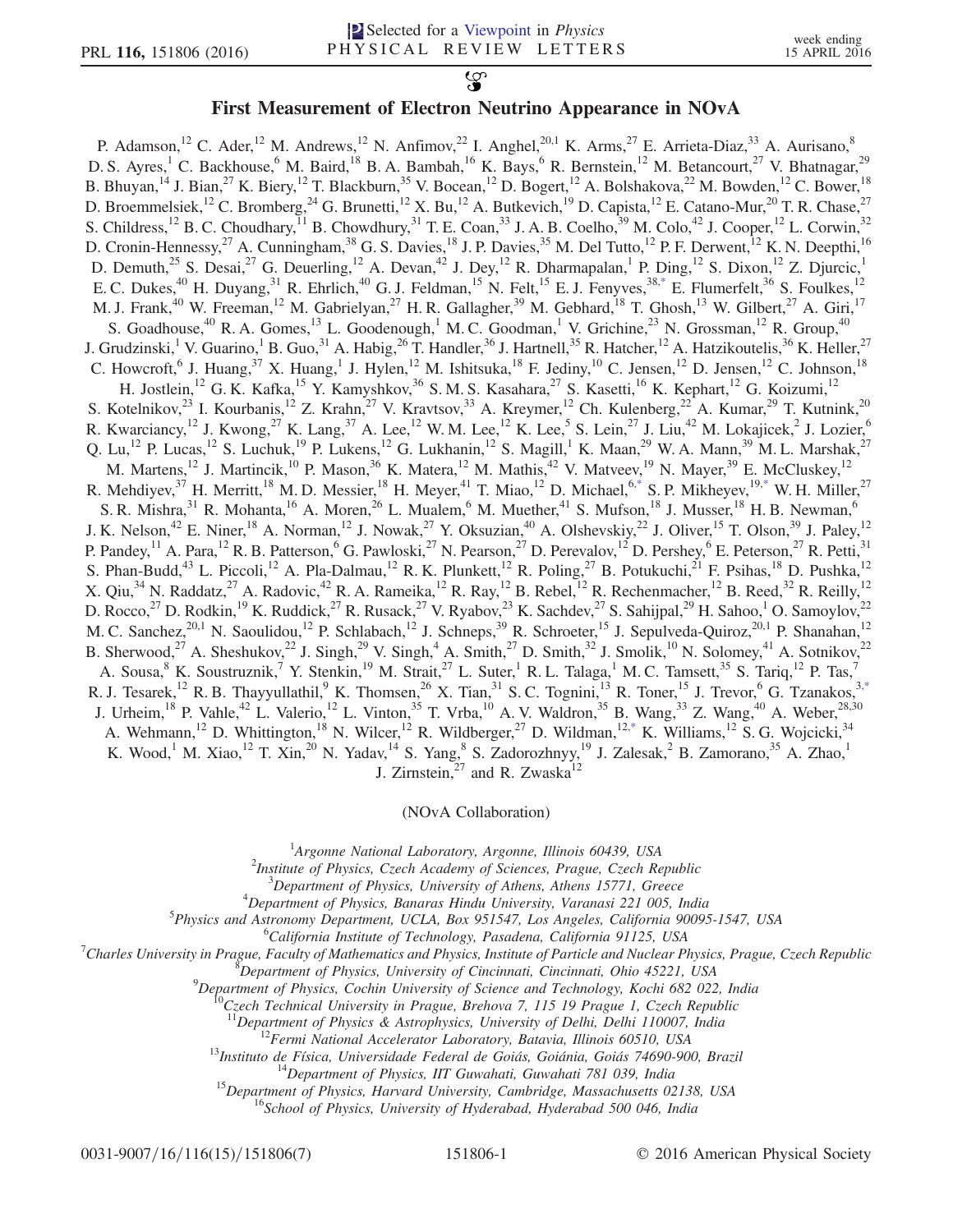<sup>17</sup>Department of Physics, IIT Hyderabad, Hyderabad 502 205, India<br><sup>18</sup>Institute for Nuclear Research of Russian Academy of Sciences, 7a 60th October Anniversary Prospect, Moscow 117312, Russia<br><sup>19</sup>Institute for Nuclear R

<sup>25</sup>Math, Science and Technology Department, University of Minnesota—Crookston, Crookston, Minnesota 56716, USA<br><sup>26</sup>Department of Physics and Astronomy, University of Minnesota—Duluth, Duluth, Minnesota 55812, USA<br><sup>27</sup>Sch

 $^{31}$ Department of Physics and Astronomy, University of South Carolina, Columbia, South Carolina 29208, USA  $^{32}$ South Dakota School of Mines and Technology, Rapid City, South Dakota 57701, USA

<sup>33</sup>Department of Physics, Southern Methodist University, Dallas, Texas 75275, USA

<sup>34</sup>Department of Physics, Stanford University, Stanford, California 94305, USA<br><sup>35</sup>Department of Physics and Astronomy, University of Sussex, Falmer, Brighton BN1 9QH, United Kingdom<br><sup>36</sup>Department of Physics and Astronom

(Received 19 January 2016; published 13 April 2016)

We report results from the first search for  $\nu_{\mu} \to \nu_{e}$  transitions by the NOvA experiment. In an exposure equivalent to  $2.74 \times 10^{20}$  protons on target in the upgraded NuMI beam at Fermilab, we observe 6 events in the Far Detector, compared to a background expectation of  $0.99 \pm 0.11$  (syst) events based on the Near Detector measurement. A secondary analysis observes 11 events with a background of  $1.07 \pm 0.14$  (syst). The 3.3 $\sigma$  excess of events observed in the primary analysis disfavors  $0.1\pi < \delta_{CP} < 0.5\pi$  in the inverted mass hierarchy at the 90% C.L.

DOI: [10.1103/PhysRevLett.116.151806](http://dx.doi.org/10.1103/PhysRevLett.116.151806)

This Letter reports the first NOvA measurement of the oscillation of muon neutrinos  $(\nu_{\mu})$  into electron neutrinos  $(\nu_e)$  at the first oscillation maximum. The oscillation probability to first order is proportional to  $\sin^2 2\theta_{13}$ , which is well measured by reactor experiments [\[1,2\]](#page-5-1). Accelerator experiments measuring  $\nu_{\mu} \rightarrow \nu_{e}$  oscillations differ from reactor experiments in that they are sensitive to three physical parameters that are currently unknown or poorly known [\[3\]:](#page-5-2)  $\sin^2 \theta_{23}$ , which determines the coupling of  $\nu_\mu$  to the third neutrino mass state;  $\delta_{CP}$ , which determines the extent to which CP symmetry is violated in the neutrino sector; and the ordering of the neutrino masses, specifically whether the masses of the solar doublet are smaller [normal hierarchy (NH)] or larger [inverted hierarchy (IH)] than the third neutrino mass. The mass hierarchy may be determined by observing an enhancement (NH) or suppression (IH) of the  $\nu_{\mu} \rightarrow \nu_{e}$  oscillation probability caused by coherent forward scattering of electron neutrinos on electrons in the earth [\[4\]](#page-5-3). For a fixed ratio of baseline to neutrino energy, this effect increases with the experiment's baseline. Previous accelerator measurements of this oscillation mode have been reported by MINOS [\[5\]](#page-5-4) and T2K [\[6\].](#page-5-5) The NOvA experiment has the longest baseline of any past or present accelerator neutrino oscillation experiment.

NOvA uses Fermilab's NuMI neutrino beam, upgraded to allow 700 kW maximum power [\[7,8\]](#page-5-6). The beam is created by 120-GeV protons from the Main Injector striking a 1.2-m-long graphite target. Two magnetic horns focus pions and kaons produced in the target. The focused hadrons decay in a 675-m-long decay pipe. The average beam power increased from 250 to 450 kW over the period of data taking.

The NOvA experiment [\[8\]](#page-5-7) has two detectors located 1 km and 810 km from the NuMI beam target. Both are sited 14.6 mrad off the central axis of the beam, as measured from the average neutrino production point, where they observe neutrinos mainly in a narrow range of energies between 1 and 3 GeV. These off-axis locations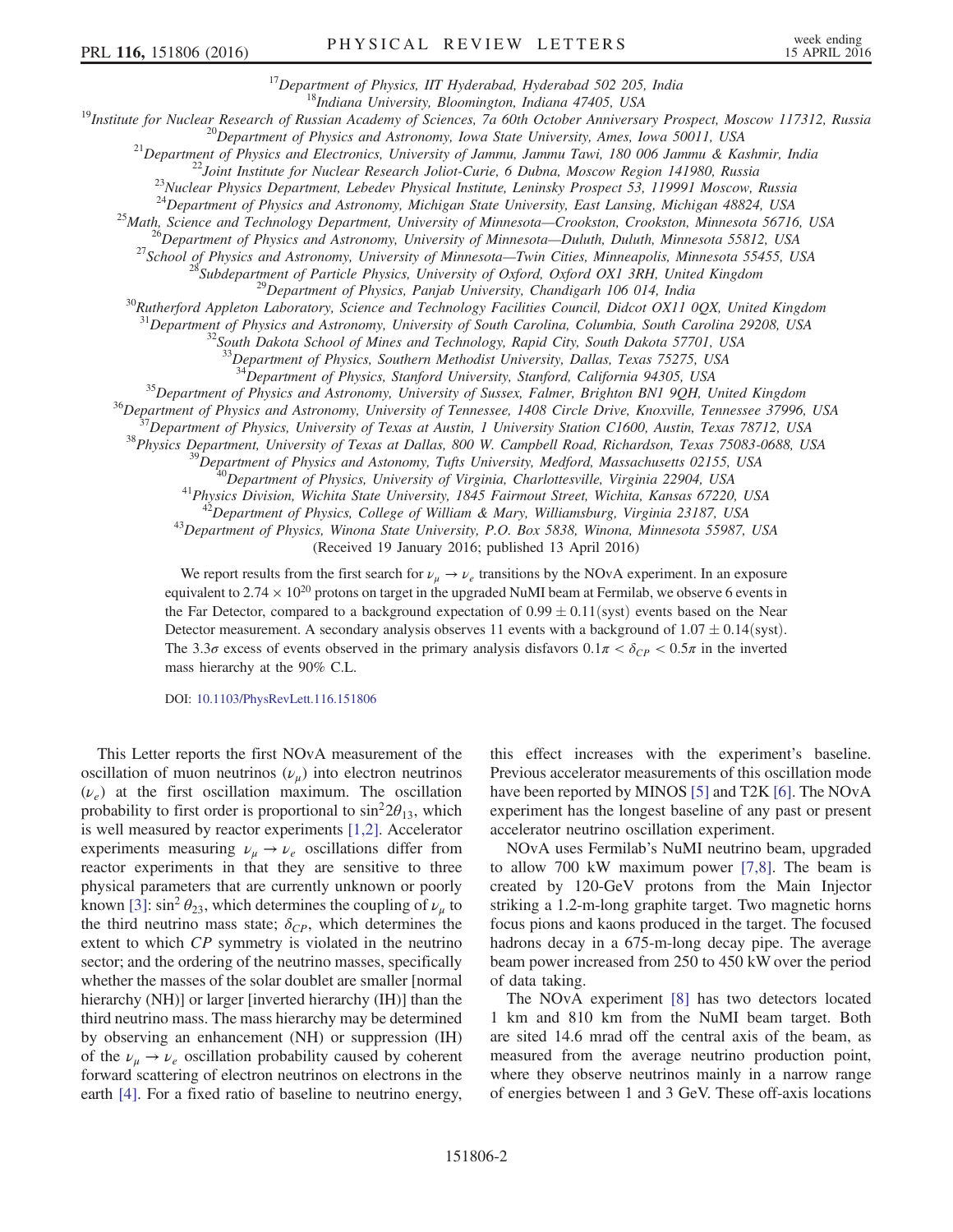enhance the neutrino flux in the region of the first oscillation maximum and reduce backgrounds, particularly from higher-energy neutral current events. Simulation predicts that at the position of the Near Detector (ND), the NuMI beam is composed mostly of  $\nu_{\mu}$  with a 3.8%  $\bar{\nu}_{\mu}$ component and a 2.1%  $(\nu_e + \bar{\nu}_e)$  component.

The NOvA detectors are functionally equivalent tracking calorimeters [\[9\]](#page-5-8), composed of cells of liquid scintillator [\[10\]](#page-5-9) encased in polyvinyl chloride (PVC) extrusions [\[11\].](#page-5-10) The cross sectional dimension of each cell, including the PVC, is 3.9 cm wide by 6.6 cm deep. The extrusions are 15.5 m long in the Far Detector (FD) and 3.9 m long in the ND. They are arranged in planes with the long cell dimension alternating between the vertical and horizontal orientations. The FD (ND) contains 896 (192) planes with a total mass of 14 kt (193 ton). To enhance muon containment, the downstream end of the ND has an additional ten layers of 10-cm-thick steel plates interleaved with pairs of one vertical and one horizontal plane of scintillator cells. In the fiducial region of the detectors, the liquid scintillator comprises 62% of the detector mass.

The signal from each liquid scintillator cell is read out through a single wavelength-shifting fiber. The fiber is looped at the far end of the cell, and both near ends of the fiber terminate on the same pixel of a 32-pixel avalanche photodiode (APD) [\[12\].](#page-5-11) The APD signal is continuously integrated, shaped, then digitized. Signals above a preset threshold are sent to a buffer pending a trigger decision [\[13\]](#page-5-12). All signals within a 550- $\mu$ s window around the 10- $\mu$ s NuMI spill are recorded. Signals from periodic time windows asynchronous to the beam spill are also recorded to collect cosmic rays for calibration.

The data used for this analysis were taken between February 6, 2014 and May 15, 2015. The FD was under construction until November 2014. Data collected whenever 4 kt or more of contiguous detector mass was operational were used in this analysis. The effective fiducial mass varied from 2.3 kt for 4.0 kt of total mass to 10 kt for the full 14 kt. The exposure accumulated was  $3.45 \times 10^{20}$  protons on target (POT), equivalent to  $2.74 \times 10^{20}$  POT collected in the full 14 kt detector.

The two-detector design of the experiment reduces the reliance on Monte Carlo (MC) simulation, but the simulation still plays an important role in the analysis. We use FLUKA [\[14\]](#page-5-13) interfaced with a GEANT4 [\[15\]](#page-5-14) geometry using FLUGG [\[16\]](#page-5-15) to model the interaction of NuMI protons in the NOvA target, the transport of the products through the target and magnetic field of the horns, and the decay of those products into neutrinos. The interactions of neutrinos in the NOvA detectors are simulated using GENIE [\[17\],](#page-5-16) and GEANT4 is used to propagate the resulting particles and record energy depositions in the liquid scintillator. To produce simulated raw signals, or hits, we use experiment-specific simulations to model the capture of scintillation photons in the fibers, light attenuation in the fibers, and the response of the APDs and readout electronics [\[18\].](#page-6-0)

Raw hits from both data and simulation pass through a series of reconstruction stages [\[19\]](#page-6-1) to produce neutrino interaction candidates. First, collections of hit cells close in space and time are clustered [\[20,21\],](#page-6-2) then those clusters are examined to find particle paths [\[22\].](#page-6-3) The intersections of the paths are taken as seeds to find the neutrino interaction vertex [\[23\]](#page-6-4). The set of cells associated with each of the particle paths emanating from the reconstructed vertex is identified [\[24,25\]](#page-6-5); partial sharing of hits among paths is allowed. Paths are classified as showerlike based on the transverse energy distribution, and the most energetic shower is designated the primary shower. Events with a well-defined vertex and reconstructed shower are considered for further analysis.

Raw signals are corrected for light attenuation in the fiber and for cell-to-cell nonuniformity. Cosmic ray muons that stop in the detector are used as a standard candle for energy calibration [\[26\]](#page-6-6). The energy is computed as the sum of the calibrated energy deposited in each cell, using the simulation to correct for the inert material and the energy lost to undetected particles.

The NOvA FD is on the surface, beneath a modest overburden which blocks most of the electromagnetic component of cosmic ray secondaries. To further reject backgrounds from these events, we require that selected events are in a  $12-\mu s$  time window around the beam spill. Additionally, showers must be well separated from the edges of the detector [\[27\]](#page-6-7). Restricting the distance of the primary shower from the detector edges also removes events on the periphery of the detector. The containment requirements are more stringent at the top and back of the detector, where most of the cosmic background events enter the volume. Additionally, steep events that likely originate from cosmic rays are rejected. These selection criteria were determined using a large sample of calibration data. To measure the cosmic background, the rejection criteria are applied to the independent data set collected during the 550  $\mu$ s around the beam spill, excluding a 30- $\mu$ s window centered on the spill. This sample reproduces the detector configuration and data quality conditions of the data in the beam spill.

To observe  $\nu_{\mu} \rightarrow \nu_{e}$  oscillations, electron neutrino charged-current interactions ( $\nu_e$ CC) must be identified in the FD. These interactions are characterized by an electron cascade, along with other potential activity produced by the breakup of the recoil nucleus. The size of the electromagnetic cascade is characterized by the detector Molière radius of ∼3 cell widths and radiation length of ∼6 planes. The combination of the beam energy spectrum and the energy-dependent nature of the oscillation means the maximal  $\nu_e$  signal appears around 2 GeV.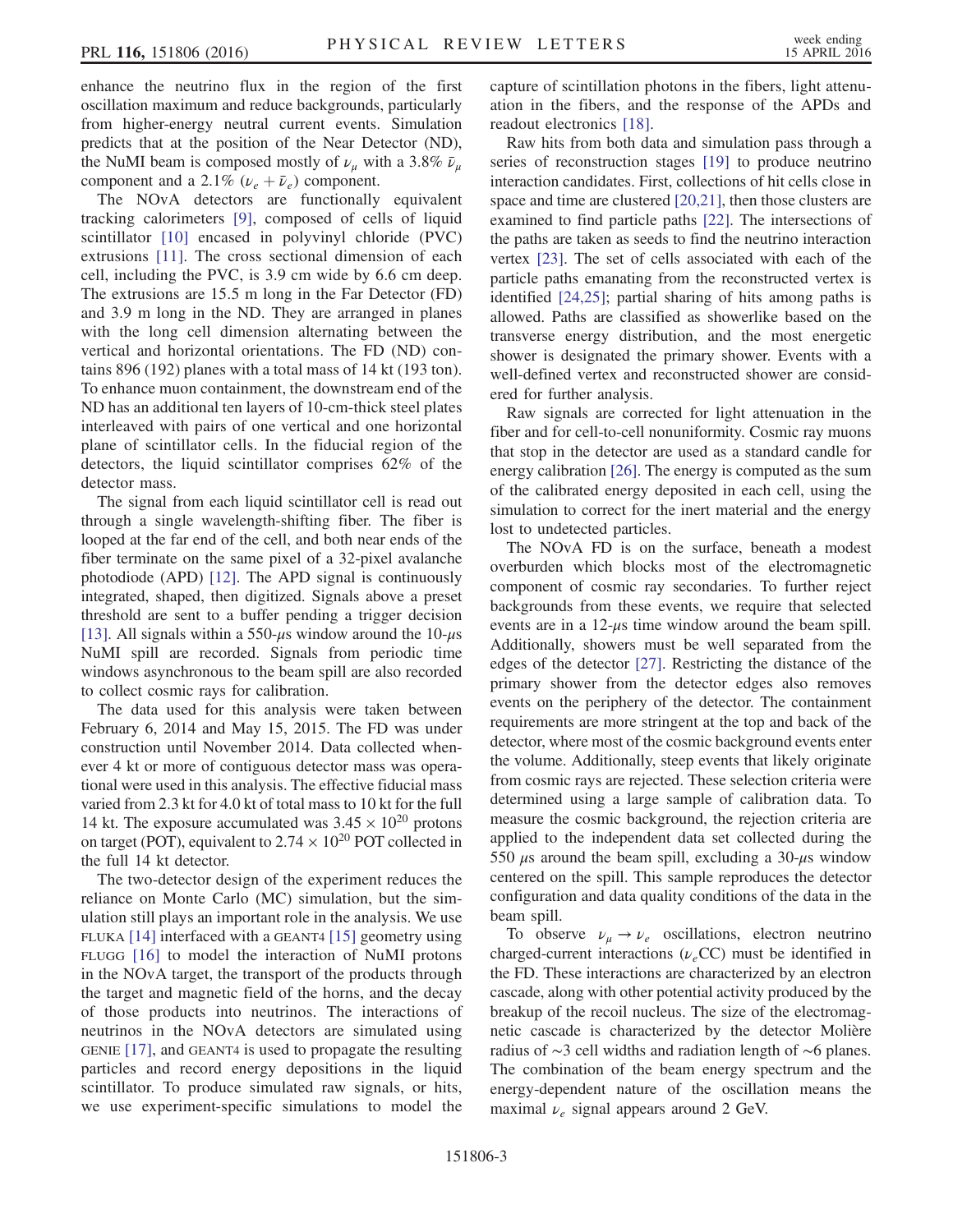The interactions of the beam  $\nu_e$  component are a background to the analysis. Neutral-current (NC) and  $\nu_{\mu}$ CC interactions are also backgrounds to this analysis, particularly when the hadronic recoil system contains a  $\pi^0$ . The  $\nu_{\mu}$ CC are a relatively small background in the FD as they are suppressed by oscillations. Even less significant are  $\nu_{\tau}$ CC interactions from  $\nu_{\mu} \rightarrow \nu_{\tau}$  oscillations and  $\bar{\nu}_{\mu}$ from the beam. NC events and cosmic-ray-induced events populate the low-energy range, while beam  $\nu_e$ CC events tend to be at higher energies. Therefore, we select neutrino interaction candidates with a total calorimetric energy of 1.3 to 2.7 GeV. Additional requirements on the number of occupied cells in the event and the length of the longest particle path suppress clear non- $\nu_e$ CC interactions.

To further enhance the  $\nu_e$ CC sample purity, more sophisticated algorithms are necessary. A first method, a likelihood-based selector (LID), compares the longitudinal and transverse energy deposition in the primary shower to template histograms for various simulated particles [\[25,28,29\]](#page-6-8). The likelihood differences among different particle hypotheses and other topological variables are used as input to an artificial neural network to construct the primary classifier. The energy range of events selected with this primary method is further restricted to 1.5–2.7 GeV to remove additional backgrounds from cosmic radiation.

A second selection method, library event matching (LEM), compares an input event from either data or simulation to a large and independent library of simulated events [\[30\].](#page-6-9) The properties of the library events that are most similar to the input event provide information about the most likely identity of the neutrino interaction. This and additional identifying information from the best matches in the library are fed into an ensemble decision tree that gives the final classifier for this technique.

Both selectors achieve similar signal efficiency and background rejection of simulated events. The LID selection method achieves a signal efficiency of 34% relative to the event sample meeting the containment criteria, while the LEM selection is 35% efficient. Simulations predict a 62% overlap in the signal events chosen. Both classifiers reject 99% of beam backgrounds. Each of the selection techniques achieves a rejection better than 1 in  $10^8$  for cosmic-ray-induced backgrounds. The more traditional LID selection was chosen as the primary selection technique, but it was agreed that results from LEM would also be presented. This choice and all other analysis techniques were finalized before inspecting the FD beam data.

Similar selection criteria are applied to the ND sample, where all events are background events. Energy cuts are not applied in the ND, in order that the full spectrum can be inspected. Figure [1](#page-3-0) shows the reconstructed energy spectrum of the events passing the primary selector in the ND data, compared to the simulation, which is normalized to the same exposure. About 7% more background events are selected in the data relative to the simulation.

<span id="page-3-0"></span>

FIG. 1. Reconstructed energy distribution for events selected with the primary selector in the ND data and MC simulation. Events selected with the secondary selector show similar agreement between data and simulation.

The FD beam-induced background is predicted by scaling the number of events selected in the FD simulation by the observed ND ratio of data to simulation in each bin of reconstructed energy. Each background component is scaled by the same factor. The FD simulated events are weighted by the three-flavor oscillation probability [\[31\]](#page-6-10). The small number of expected  $\nu_{\tau}$  background events is taken directly from the FD simulation. The predicted background from cosmic radiation and the beam, broken down by component, is given in Table [I](#page-3-1) for both selection techniques [\[32\]](#page-6-11).

The number of signal events expected from  $\nu_e$  appearance is also derived from the ND data. The energy spectrum of  $\nu$ <sub>u</sub>CC -selected events [\[20,33,34\]](#page-6-2) in the ND is compared to the simulation and the discrepancy between the two is interpreted as an inexact modeling of the underlying true energy spectrum. The FD simulated energy spectrum for  $\nu_e$ events is adjusted to account for the discrepancy, increasing the predicted signal by 1%. With the oscillation parameters given in [\[32\]](#page-6-11) 5.2 (5.4) signal events from  $\nu_{\mu} \rightarrow \nu_{e}$  are expected to pass the LID (LEM) selection criteria.

While the two-detector technique mitigates the impact of many sources of systematic uncertainty, some residual uncertainties remain. These uncertainties are evaluated by modifying the simulation to account for the different sources of uncertainty, then generating new simulated events. Background and signal predictions are made using the modified sample; the change in the number of events

<span id="page-3-1"></span>TABLE I. Predicted number of background events for each of the event selection techniques.

|            |          |                      |        | Beam $\nu_e$ NC $\nu_\mu$ CC $\nu_\tau$ CC Cosmic Total background |
|------------|----------|----------------------|--------|--------------------------------------------------------------------|
| LID        | $0.50 -$ | $0.37$ $0.05$ $0.02$ | - 0.06 | 0.99                                                               |
| <b>LEM</b> | 0.50     | $0.43$ $0.07$ $0.02$ | 0.06   | 1.07                                                               |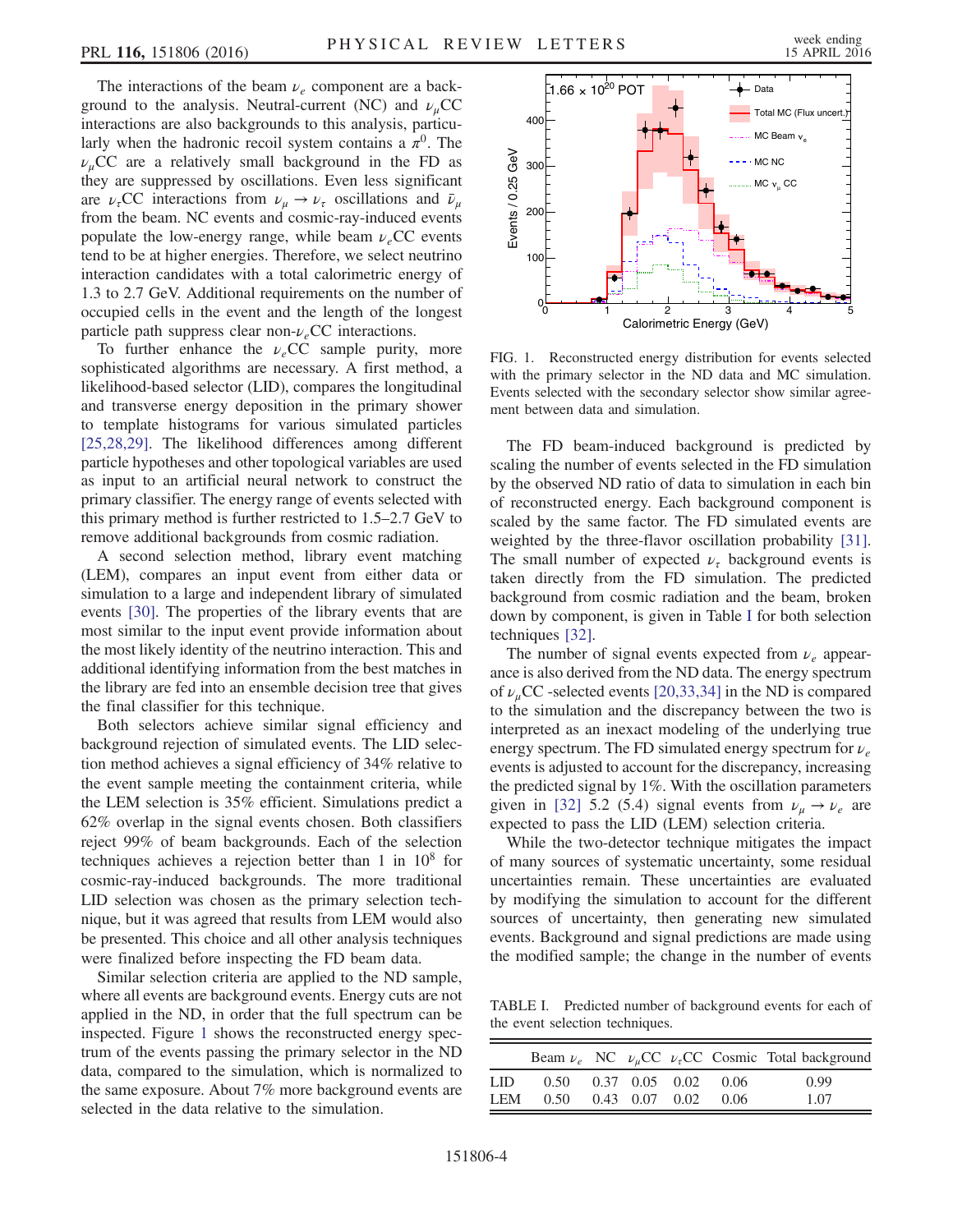<span id="page-4-0"></span>TABLE II. Systematic uncertainty on the background and signal prediction for events selected by the primary selector in the FD. The last row corresponds to the quadrature sum.

|                           | Signal $(\%)$ | Background $(\% )$ |
|---------------------------|---------------|--------------------|
| Calibration               | 7.6           | 4.4                |
| Neutrino interaction      | 14.0          | 3.7                |
| Scintillator saturation   | 7.2           | 5.1                |
| Normalization             | 1.2.          | 1.2.               |
| Neutrino flux             | 1.1           | 3.2                |
| ND background composition | .             | 5.4                |
| Other                     | 0.6           | 3.9                |
| Total                     | 17.6          | 10.8               |

predicted compared to the nominal simulation is used to quantify the size of each effect. The effects considered are tabulated in Table [II.](#page-4-0)

Dominant sources of uncertainty in the signal prediction arise from uncertainties in the modeling of neutrinonucleus interactions, including a 40% uncertainty on the value of the axial-vector mass of 0.99 GeV/ $c^2$  used in the quasielastic scattering model [\[17,35\].](#page-5-16) The allowed variation in this effective parameter encompasses recent measurements [\[36](#page-6-12)–39] and is a proxy for possible multinucleon processes not included in the interaction model [\[40](#page-6-13)–43]. Dominant sources of uncertainty affecting the background prediction include a 5% uncertainty on both the absolute energy calibration and the interdetector energy calibration, uncertainty in the modeling of scintillator saturation by highly ionizing particles [\[44\]](#page-6-14), and modeling of the neutrino flux. The error incurred by scaling each background component by the same amount, instead of employing a data-driven decomposition of the background components, is estimated by individually scaling each background component to account for the entire difference between data and simulation.

An overall normalization uncertainty on both signal and background levels in the FD comes from a survey of the mass of the materials used in the ND relative to the FD, combined with uncertainty in the measurement of POT delivered as well as a small difference between data and simulation in the efficiency for reconstructing events. Other considerations include possible biases arising from different containment criteria in the ND relative to the FD, imperfect removal of uncontained vertex events, and limited statistics in both the simulation and the ND data set. Adding all the effects in quadrature gives a 17.6% (15.0%) systematic uncertainty on the signal prediction and a 10.8% (13.4%) systematic uncertainty on the background prediction for the primary (secondary) selection technique.

Upon examining the FD data, 6 events were observed, compared to the background prediction of  $0.99\pm$ 0.11(syst). The observation corresponds to a  $3.3\sigma$  excess over the background prediction. With the secondary event selection, we observe 11 events, a  $5.3\sigma$  excess over the

<span id="page-4-1"></span>

FIG. 2. Reconstructed energy distribution of events selected in the FD. Solid (dotted) histograms show the prediction for the primary (secondary) selector. Arrows indicate where the data lie. Solid arrows show events from the primary selector, while dotted arrows show the additional events from the secondary selector.

background prediction of  $1.07 \pm 0.14$  (syst). All the events selected by the primary selector are in the sample selected by the secondary. Using the trinomial probability distribution and the number of simulated events that overlap between the selectors or are selected by each exclusively, we compute a 7.8% probability of observing our particular overlap configuration or a less likely configuration. Figure [2](#page-4-1) shows the energy distribution in the FD for events selected by either selection technique compared to the predicted spectrum with oscillation parameters as given in [\[32\]](#page-6-11).

The likelihood for a Poisson distributed variable is used to compare the observed number of events to that predicted for a particular set of oscillation parameters. Figure [3](#page-4-2) shows the values of  $\delta_{CP}$  and  $\sin^2 2\theta_{13}$  consistent with the observed number of events in the data for each of the selectors.

<span id="page-4-2"></span>

FIG. 3. Allowed values of  $\delta_{CP}$  vs sin<sup>2</sup> 2 $\theta_{13}$ . Top (bottom) plots show the NH (IH). Left (right) plots show results for the primary (secondary) selector. Both have  $\sin^2 \theta_{23}$  fixed at 0.5.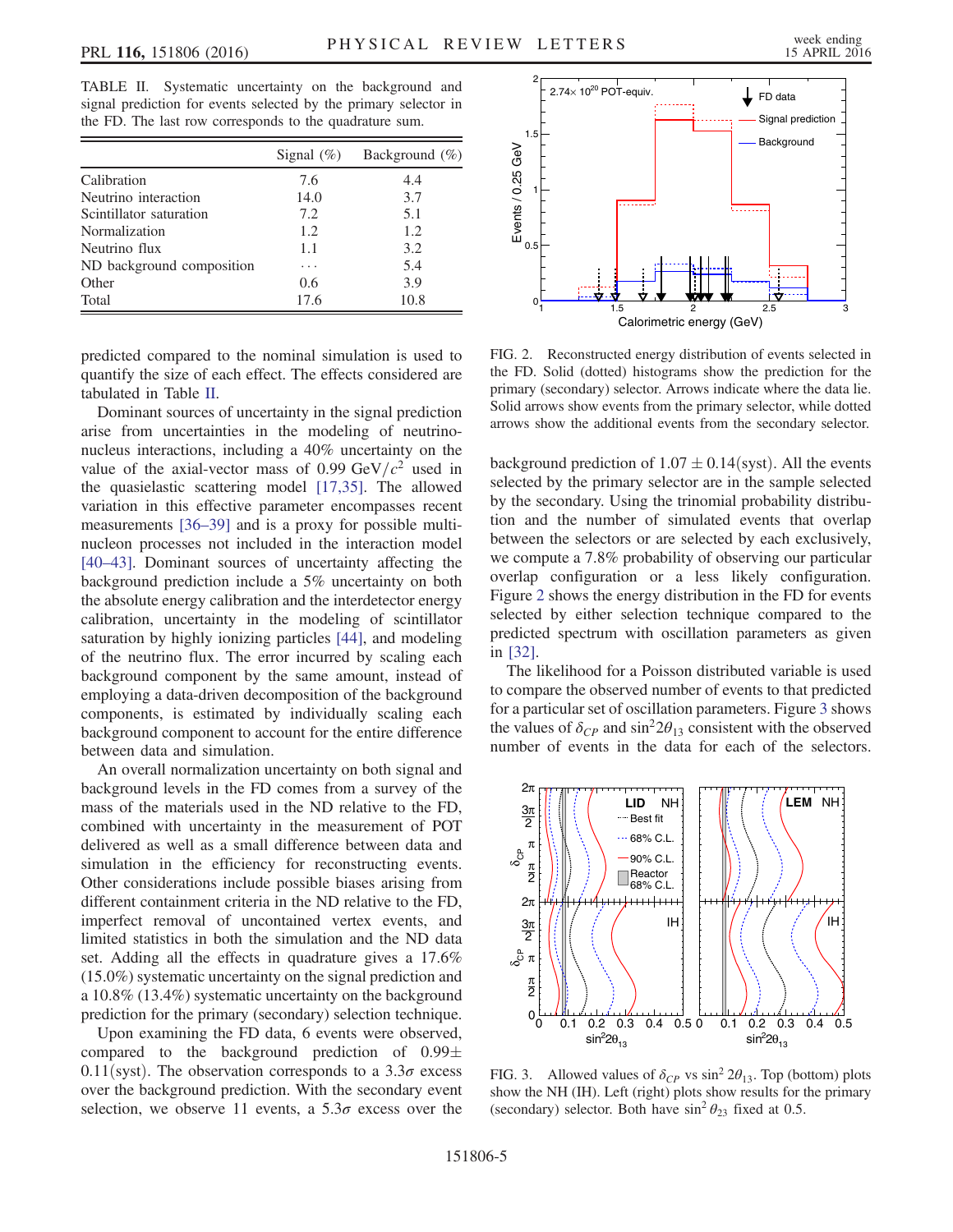<span id="page-5-17"></span>

FIG. 4. Significance of the difference between the selected and the predicted number of events as a function of  $\delta_{CP}$  and the hierarchy. The primary (secondary) selection technique is shown with solid (dotted) lines.

Following the procedure of Feldman and Cousins [\[45\]](#page-6-15), we determine confidence intervals by inspecting the range of likelihood ratios observed in pseudoexperiments. Uncertainties in signal and background predictions, in the solar oscillation parameters, and in the atmospheric mass splitting [\[46\]](#page-6-16) are included in the generation of these pseudoexperiments, while  $\sin^2\theta_{23}$  is fixed at 0.5. The data selected by the primary selector are compatible with threeflavor oscillations at the reactor value of  $\theta_{13}$ . The number of events selected by the secondary selector favors a higher value of  $\sin^2 2\theta_{13}$  for  $\sin^2 \theta_{23}$  fixed at 0.5, or, alternatively, a higher value of  $\sin^2 \theta_{23}$  for  $\sin^2 2\theta_{13}$  constrained to the reactor measurement.

Figure [4](#page-5-17) shows the compatibility between the observation and the number of events expected as a function of the mass hierarchy and  $\delta_{CP}$  if we additionally assume the reactor constraint of  $\sin^2 2\theta_{13} = 0.086 \pm 0.005$  [\[1\].](#page-5-1) The maximal mixing constraint is also removed, and uncertainty in  $\sin^2 \theta_{23}$  is included in the generation of the pseudoexperiments [\[46\]](#page-6-16). For each value of  $\delta_{CP}$  and choice of hierarchy we compute the likelihood ratio to the best-fit parameters and show the fraction of pseudoexperiments which have a larger or equal likelihood ratio, converted into a significance. The discontinuities are due to the discrete set of possible event counts. The range of  $0.1\pi < \delta_{CP} < 0.5\pi$ in the IH is disfavored at the 90% C.L. The number of events selected by the secondary analysis is larger than the number of events expected given the range of oscillation parameters favored in global fits [\[47\]](#page-6-17), but 13% of pseudoexperiments generated at the NOvA best fit find at least as many events as observed in the data. With the secondary selector all values of  $\delta_{CP}$  in the IH are disfavored at greater than 90% C.L. The range of  $0.25\pi < \delta_{CP} < 0.95\pi$  in the NH is disfavored at the 90% C.L.

In conclusion, with an exposure of  $2.74 \times 10^{20}$  POT, NOvA observes 6  $\nu_e$  -like events in the FD, with a background prediction of  $0.99 \pm 0.11$ (syst). The  $3.3\sigma$  excess of events above background disfavors  $0.1\pi < \delta_{CP} <$  $0.5\pi$  in the inverted mass hierarchy at the 90% C.L.

This work was supported by the U.S. Department of Energy; the U.S. National Science Foundation; the Department of Science and Technology, India; the European Research Council; the MSMT CR, Czech Republic; the RAS, RMES, and RFBR, Russia; CNPq and FAPEG, Brazil; and the State and University of Minnesota. We are grateful for the contributions of the staffs at the University of Minnesota module assembly facility and Ash River Laboratory, at the Argonne National Laboratory, and at Fermilab. Fermilab is operated by Fermi Research Alliance, LLC, under Contract No. De-AC02- 07CH11359 with the U.S. DOE.

<span id="page-5-0"></span>[\\*D](#page-0-0)eceased.

- <span id="page-5-1"></span>[1] F. P. An et al., Phys. Rev. Lett. **115**[, 111802 \(2015\)](http://dx.doi.org/10.1103/PhysRevLett.115.111802); S. H. Seo, AIP Conf. Proc. **1666**[, 080002 \(2015\);](http://dx.doi.org/10.1063/1.4915563) Y. Abe et al., [J. High Energy Phys. 10 \(2014\) 086.](http://dx.doi.org/10.1007/JHEP10(2014)086)
- [2] For calculations in this Letter, we use the weighted average of Refs. [\[1\],](#page-5-1)  $\sin^2 2\theta_{13} = 0.086 \pm 0.005$ .
- <span id="page-5-2"></span>[3] A. Cervera, A. Donini, M. B. Gavela, J. J. Gomez Cádenas, P. Hernández, O. Mena, and S. Rigolin, [Nucl. Phys.](http://dx.doi.org/10.1016/S0550-3213(00)00221-2) B579, [17 \(2000\);](http://dx.doi.org/10.1016/S0550-3213(00)00221-2) B593[, 731 \(2001\).](http://dx.doi.org/10.1016/S0550-3213(00)00606-4)
- <span id="page-5-3"></span>[4] L. Wolfenstein, Phys. Rev. D 17[, 2369 \(1978\)](http://dx.doi.org/10.1103/PhysRevD.17.2369); S. P. Mikheyev and A. Yu. Smirnov, Sov. J. Nucl. Phys. 42, 913 (1985).
- <span id="page-5-5"></span><span id="page-5-4"></span>[5] P. Adamson et al., Phys. Rev. Lett. **110**[, 171801 \(2013\).](http://dx.doi.org/10.1103/PhysRevLett.110.171801)
- <span id="page-5-6"></span>[6] K. Abe et al., Phys. Rev. Lett. 112[, 061802 \(2014\).](http://dx.doi.org/10.1103/PhysRevLett.112.061802)
- [7] P. Adamson et al., [Nucl. Instrum. Methods Phys. Res., Sect.](http://dx.doi.org/10.1016/j.nima.2015.08.063) A 806[, 279 \(2016\)](http://dx.doi.org/10.1016/j.nima.2015.08.063); K. Anderson et al., Report No. FER-MILAB-DESIGN-1998-01 (1998).
- <span id="page-5-7"></span>[8] D. S. Ayres et al., Report No. FERMILAB-DESIGN-2007-01 (2007).
- <span id="page-5-8"></span>[9] S. Magill, [J. Phys. Conf. Ser.](http://dx.doi.org/10.1088/1742-6596/404/1/012035) 404, 012035 (2012); P. Border et al., [Nucl. Instrum. Methods Phys. Res., Sect. A](http://dx.doi.org/10.1016/S0168-9002(01)00525-3) 463, 194 [\(2001\).](http://dx.doi.org/10.1016/S0168-9002(01)00525-3)
- <span id="page-5-9"></span>[10] S. Mufson et al., [Nucl. Instrum. Methods Phys. Res., Sect.](http://dx.doi.org/10.1016/j.nima.2015.07.026) A 799[, 1 \(2015\)](http://dx.doi.org/10.1016/j.nima.2015.07.026).
- <span id="page-5-10"></span>[11] R. L. Talaga et al., Report No. FERMILAB-PUB-15-049-ND-PPD.
- <span id="page-5-11"></span>[12] The NOvA APD is a custom variant of the Hamamatsu S8550, [http://www.hamamatsu.com/us/en/product/alpha/S/](http://www.hamamatsu.com/us/en/product/alpha/S/4112/S8550-02/index.html) [4112/S8550](http://www.hamamatsu.com/us/en/product/alpha/S/4112/S8550-02/index.html)‑[02/index.html](http://www.hamamatsu.com/us/en/product/alpha/S/4112/S8550-02/index.html).
- <span id="page-5-13"></span><span id="page-5-12"></span>[13] J. Zálešák et al., [J. Phys. Conf. Ser.](http://dx.doi.org/10.1088/1742-6596/513/1/012041) 513, 012041 (2014).
- [14] T. T. Bohlen, F. Cerutti, M. P. W. Chin, A. Fassò, A. Ferrari, P. G. Ortega, A. Mairani, P. R. Sala, G. Smirnov, and V. Vlachoudis, [Nucl. Data Sheets](http://dx.doi.org/10.1016/j.nds.2014.07.049) 120, 211 (2014); A. Ferrari et al., Report No. CERN-2005-010, 2005.
- <span id="page-5-14"></span>[15] S. Agostinelli et al., [Nucl. Instrum. Methods Phys. Res.,](http://dx.doi.org/10.1016/S0168-9002(03)01368-8) Sect. A **506**[, 250 \(2003\);](http://dx.doi.org/10.1016/S0168-9002(03)01368-8) J. Allison *et al.*, [IEEE Trans. Nucl.](http://dx.doi.org/10.1109/TNS.2006.869826) Sci. 53[, 270 \(2006\)](http://dx.doi.org/10.1109/TNS.2006.869826).
- <span id="page-5-15"></span>[16] M. Campanella et al., Report No. CERN-ATL-SOFT-99-004, 1999.
- <span id="page-5-16"></span>[17] C. Andreopoulos et al., [Nucl. Instrum. Methods Phys. Res.,](http://dx.doi.org/10.1016/j.nima.2009.12.009) Sect. A **614**[, 87 \(2010\);](http://dx.doi.org/10.1016/j.nima.2009.12.009) C. Andreopoulos *et al.*, [arXiv:](http://arXiv.org/abs/1510.05494) [1510.05494.](http://arXiv.org/abs/1510.05494)